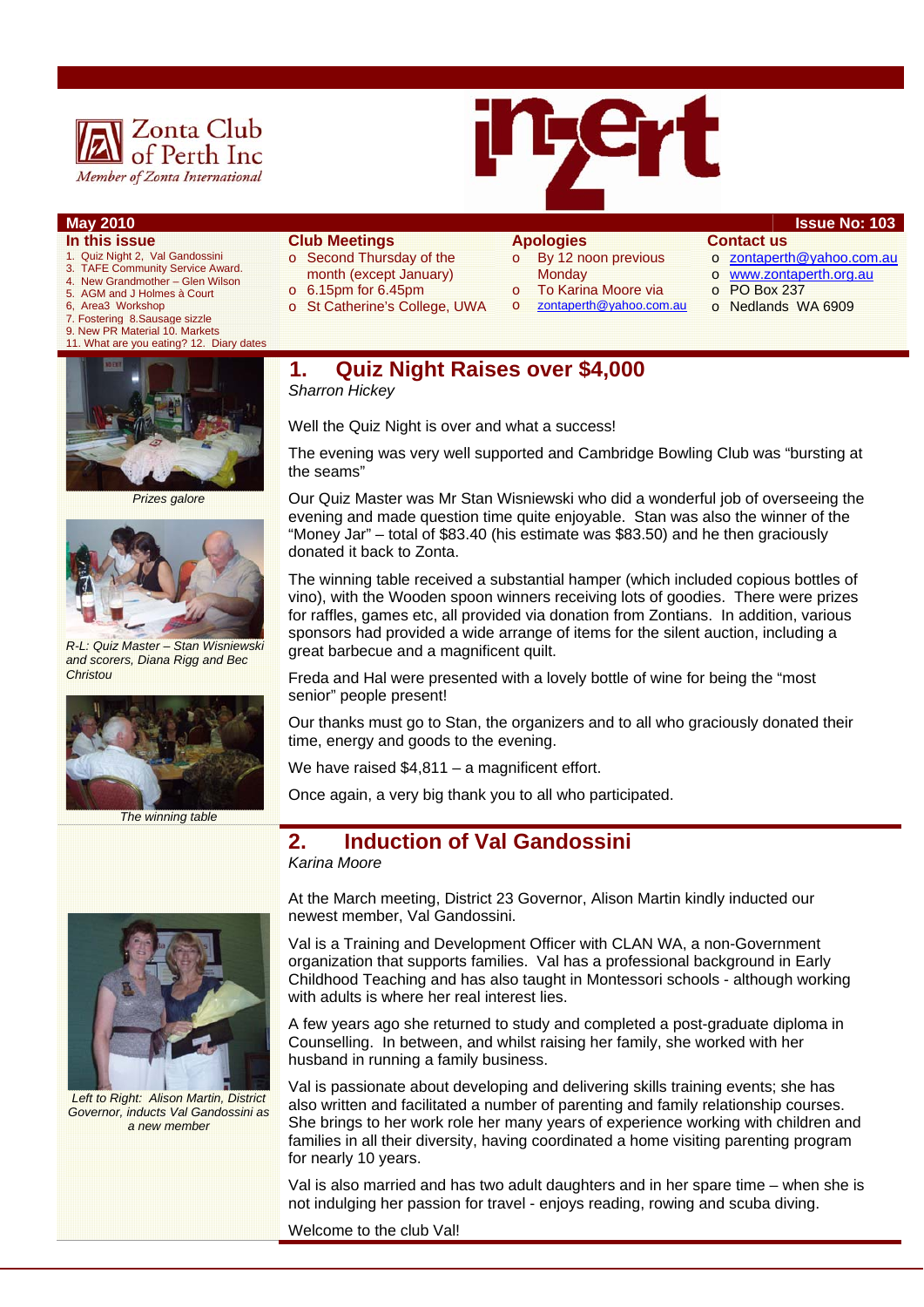## **3. Zonta TAFE Community Services Award presented to Catherine Corcoran**

*'Trica Summerfield* 



*'Tricia Summerfield (right) presents Catherine Corcoran with her TAFE Community Service Award* 

This Zonta Club of Perth award has been presented for the past few years to Central TAFE Health and Community Service female students studying Certificate III in Community Services Community Work and Mental Health Work (non-clinical) leading to them continuing to the Certificate IV level.

The aim of the award is to encourage and support women who have completed the Certificate III to further their studies and complete Certificate IV. The applicants must hold no other scholarships and be able to demonstrate the need for financial assistance.

The 2009 winner of the award, Catherine Corcoran, was presented with a cheque for \$750 at the March meeting. A certificate was presented to Catherine at a morning tea with staff and students at Central TAFE in November.

Catherine is a single parent who has returned to study after leaving school at age 15. She has worked in child day-care and a multi-cultural centre. Her driving passion is empowering women and she would like to work in a women's refuge when she completes her qualifications. She has been inspired and challenged by her studies and is most grateful for receiving the award which will help her complete her course.



# **4. "Nanna Wombie" helps out**

Glen Wilson became a grandmother to Campbell Robert Thompson on  $8<sup>th</sup>$  March. Campbell weighed in at 8lbs 11oz. Big brother, Jack, who is passionate about animals, has already started reading Campbell animal stories!

Glen (Nanna Wombie) spent 3 great weeks over East being chief bottle washer, bed maker and nappy changer. Congratulations Glen!



*Glen Wilson is "Nanna Wombie"* 



*Janet Holmes à Court will be our special guest speak at the AGM on 13 May 2010.* 





### **5. AGM approaching - are you ready to hand over?**  *Margaret Medcalf*

With the annual general meeting approaching and the appointment of a new team in office for 2010-11, current Club office bearers should make sure their records are in order and ready to hand on to their successor.

All those who have held office in 2009-10, including Team Co-ordinators, should ensure that their records of current interest are passed on to incoming officers and that noncurrent records of long term value are passed to me for our archives.

Records of no significance should be destroyed, but if in any doubt please let me have them and I will make a decision about their future.

*Editor's note: Don't forget that Janet Holmes a Court AC, is our very special guest speaker at our AGM on 13 May. Bring a friend to hear one of the nation's most influential women, in both business and arts world. RSVP by noon Monday 10 May to zontaperth@yahoo.com.au. (Members will be charged \$40 if they do not attend and no apology has been received.)*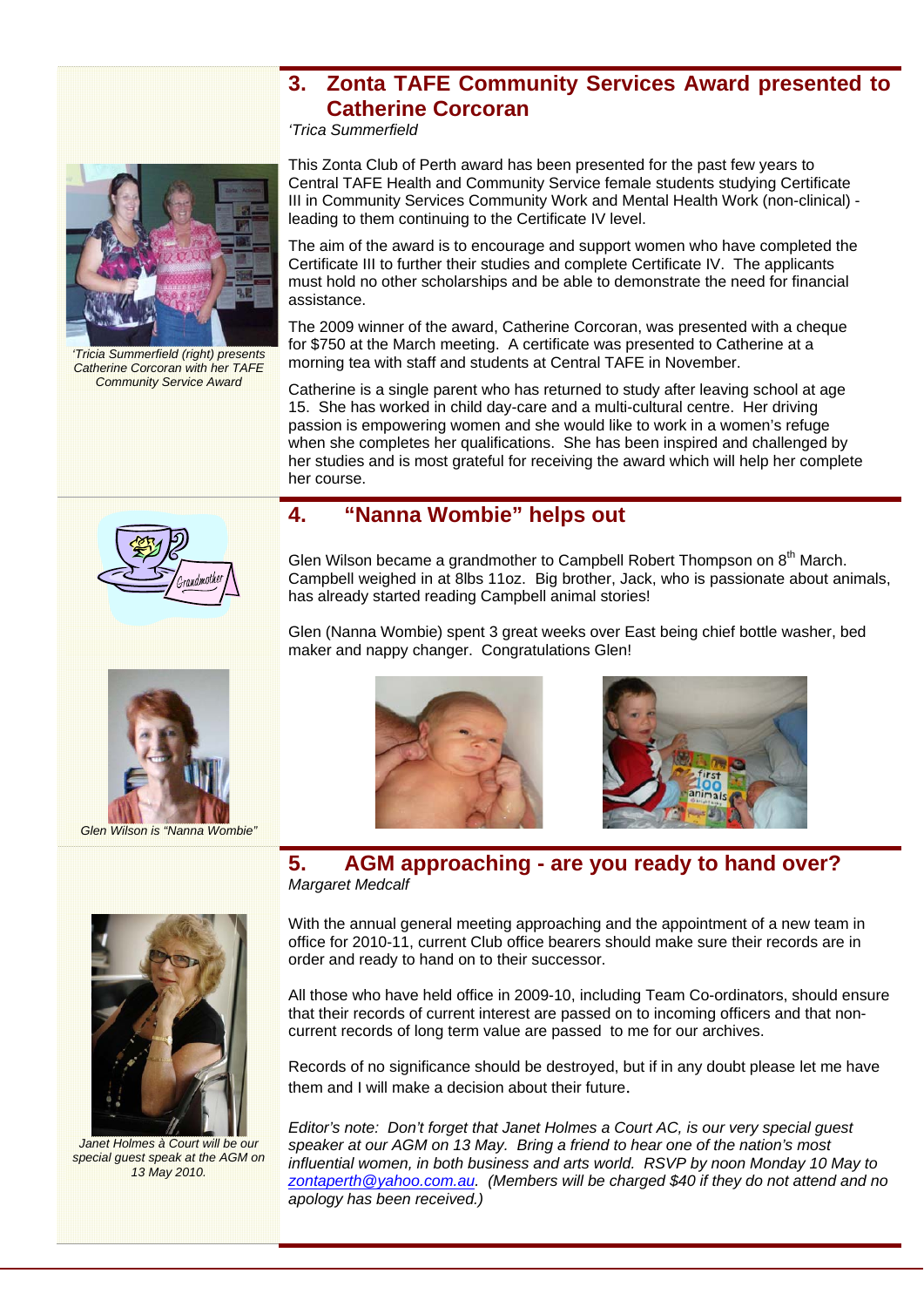### **6. Area 3 Workshop – Saturday May 29th 2010**  *Carole Theobald*



Our club takes great pleasure in co-hosting this year's Area 3 Workshop with A3 Director Judy Tennant and I strongly urge you to come to this year's event.

A small team has been hard at work putting together a program that will appeal to both new and not-so-new members. The theme of 'Footprints in the sand – walking with Zonta'' is very apt considering our beachside venue at the Swanbourne Nedlands Surf Life Saving Club. The guest speakers include Elizabeth Shaw, who provided an entertaining presentation to our club following her memorable experiences as the Australian Youth Ambassador to the United Nations – a trip that our club had helped to sponsor. Since her return she has helped to establish a Young UNIFEM club in Perth.

It will also be a great opportunity to find out a bit more about our own club member Diana Rigg, who was recently acknowledged in the top 40 under 40 business entrepreneurs in WA by the WA Business News, catch up with the latest from Zonta International and meeting Zontians from around WA!

This year's event includes a spit roast lunch and has been subsidized and will only cost \$30, so why not book today?

## **7. Desperately seeking foster carers**



*Do you know someone that can make a difference to a young person's life?* 

Do you know someone that may be interested in being a foster carer? Apparently, there are many children that need care, but not enough carers to help out.

Key Assets is an Independent Fostering Agency that works in partnership with the Department for Child Protection. It is endeavouring to raise awareness of the need for foster carers in the Perth region including Bunbury, Albany and Geraldton.

Key Assets is a non-Government, not-for-profit agency and has charity status. The agency recruits and trains foster carers so that they can provide foster placements for vulnerable children aged 0 -18, who are unable to remain in their own homes. The foster carers become part of a professional team focusing on the needs of the child or young person.

If you would like to know more about Fostering or have a friend that may be interested, please call Key Assets in Mandurah on 9581 3337 or in Fremantle on 9431 9300 for a chat.

# 8. Sausage Sizzle – May 29<sup>th</sup> and 30th



Many months ago, the weekend of the 29-30 May was 'ear-marked' for a sausage sizzle at Bunnings, Melville. The weekend was chosen as there was not an Eagles or a Dockers home game... What is the significance of this? No home games means more people doing jobs around the house. They would need to go to Bunnings for DIY equipment and this would lead to more passing trade and more sausage sales for us!

After the booking was made, we found out that the Area 3 workshop would be on the same day...! Never mind – we are sure there will be members, friends and partners who will be available to help out on the Saturday or the Sunday!

If you can spare a couple of hours or know of someone else who can, please email zontaperth@yahoo.com.au.



*Birthing Kit Information Flip File* 

## **9. Birthing Kit Information Flip File**

The Birthing Kit Foundation recently received AusAID funding to produce a range of PR materials to help promote this amazing project. The Birthing Kit Project has been adopted by all Districts in Australia and a PR pack containing the A3 sized flip file, leaflets and CD has been sent to every club.

The flip file will be on show at the AGM, so make sure you have a closer look! With two birthing kit workshops coming up very soon at St Catherine's and Trinity Colleges, this is a very timely addition to our PR materials.